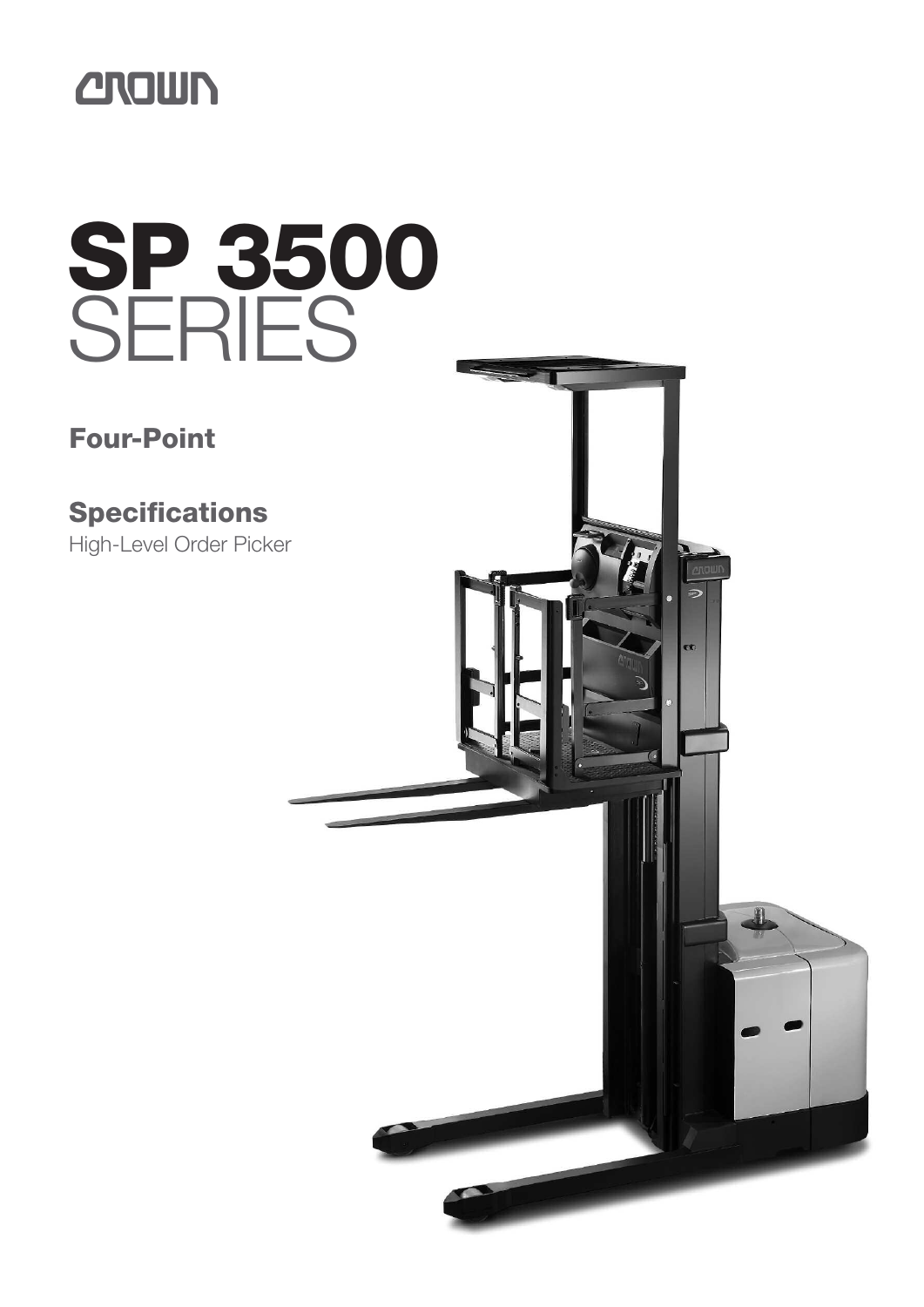

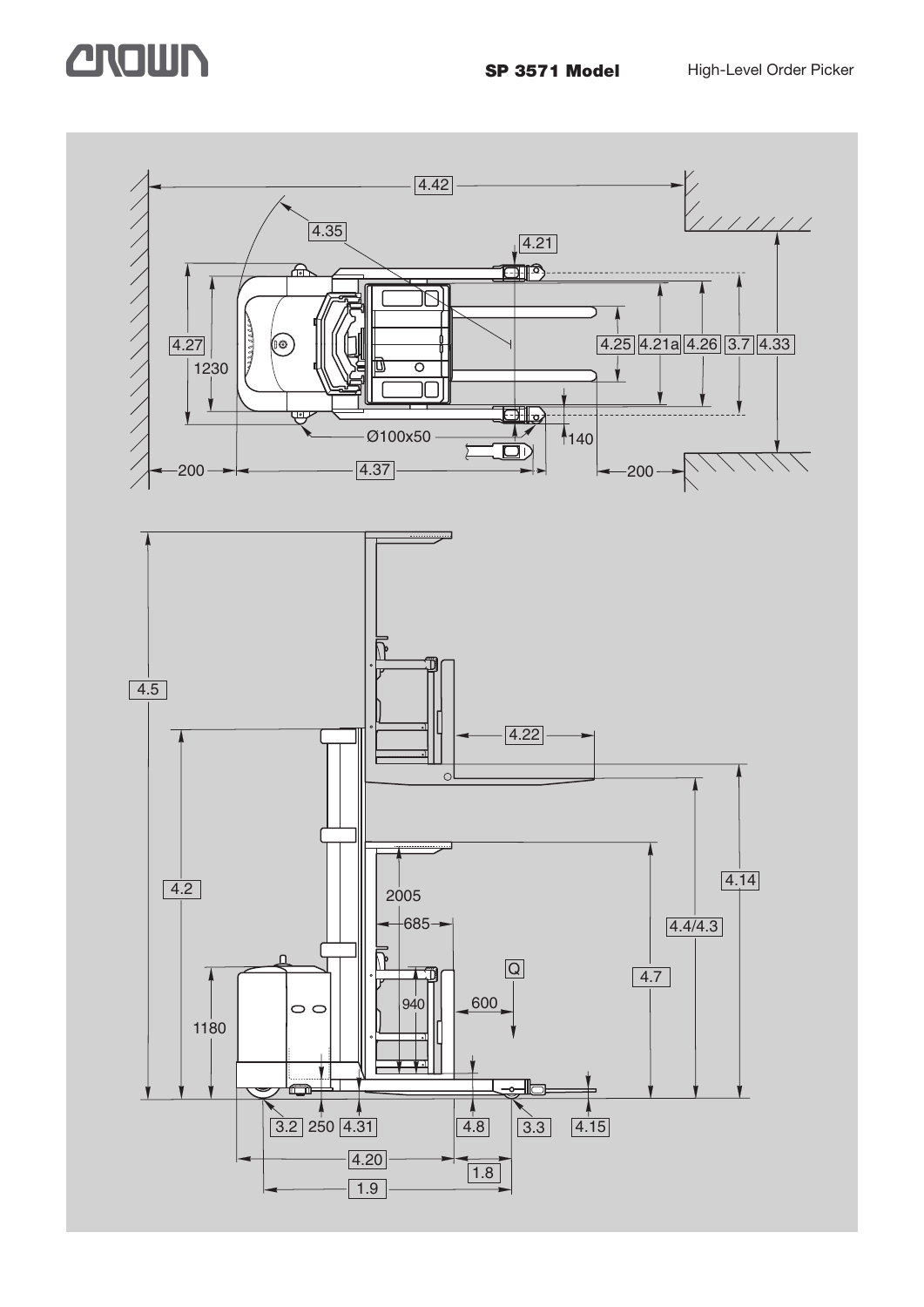|                     | 1.1    | Manufacturer                                                          | Crown Equipment Corporation  |                  |      |                                                                                                        |  |  |  |  |  |  |
|---------------------|--------|-----------------------------------------------------------------------|------------------------------|------------------|------|--------------------------------------------------------------------------------------------------------|--|--|--|--|--|--|
|                     | 1.2    | Type                                                                  |                              |                  |      | SP 3571-1.25                                                                                           |  |  |  |  |  |  |
| General Information |        |                                                                       |                              |                  |      | $\top$                                                                                                 |  |  |  |  |  |  |
|                     | 1.3    | Power                                                                 |                              |                  |      | electric                                                                                               |  |  |  |  |  |  |
|                     | 1.4    | <b>Operator Type</b>                                                  |                              |                  |      | order picker                                                                                           |  |  |  |  |  |  |
|                     | 1.5    | Load Capacity*                                                        |                              | Q                | t    | 1.25                                                                                                   |  |  |  |  |  |  |
|                     | 1.6    | <b>Load Centre</b>                                                    |                              | C                | mm   | 600                                                                                                    |  |  |  |  |  |  |
|                     | 1.8    | <b>Load Distance</b>                                                  |                              | X                | mm   | 545                                                                                                    |  |  |  |  |  |  |
|                     | 1.9    | <b>Wheel Base</b>                                                     |                              | V                | mm   | 2225                                                                                                   |  |  |  |  |  |  |
|                     | 2.1    | Weight                                                                | less battery                 |                  | kg   | see table 3                                                                                            |  |  |  |  |  |  |
| Weights             | 2.2    | <b>Axle Load</b>                                                      | w. load, front / rear        |                  | kg   | see table 3                                                                                            |  |  |  |  |  |  |
|                     | 2.3    | <b>Axle Load</b>                                                      | w.o. load, front / rear      |                  | kg   | see table 3                                                                                            |  |  |  |  |  |  |
|                     | 3.1    | <b>Tyres Type</b>                                                     |                              |                  |      | polyurethane                                                                                           |  |  |  |  |  |  |
|                     | 3.2    | <b>Tyres</b>                                                          | front                        |                  | mm   | Ø 330 x 140                                                                                            |  |  |  |  |  |  |
|                     | 3.3    | <b>Tyres</b>                                                          | rear                         |                  | mm   | Ø 150 x 110                                                                                            |  |  |  |  |  |  |
|                     | 3.4    | <b>Additional Wheels</b>                                              | castor wheels                |                  | mm   | Ø 255 x 75                                                                                             |  |  |  |  |  |  |
| Tyres               | 3.5    | <b>Wheels</b>                                                         | number (x=driven) front/rear |                  |      | $1x + 1/2$                                                                                             |  |  |  |  |  |  |
|                     | 3.6    | <b>Track Width</b>                                                    | front                        | $b_{10}$         | mm   | 762                                                                                                    |  |  |  |  |  |  |
|                     | 3.7    | <b>Track Width</b>                                                    | rear                         | b11              | mm   | see table 3                                                                                            |  |  |  |  |  |  |
|                     | 4.2    | Mast                                                                  | collapsed height             | h1               | mm   | see table 3                                                                                            |  |  |  |  |  |  |
|                     | 4.3    | <b>Free Lift</b>                                                      |                              | h <sub>2</sub>   | mm   | see table 3                                                                                            |  |  |  |  |  |  |
|                     | 4.4    | <b>Lift Height</b>                                                    |                              | hз               | mm   | see table 3                                                                                            |  |  |  |  |  |  |
|                     | 4.5    | Mast                                                                  | extended height              | h <sub>4</sub>   | mm   | see table 3                                                                                            |  |  |  |  |  |  |
|                     | 4.7    | <b>Overhead Guard Height</b>                                          |                              | h <sub>6</sub>   | mm   | 2300                                                                                                   |  |  |  |  |  |  |
|                     | 4.8    | <b>Operator Stand Height</b>                                          | lowered                      | h7               | mm   | 240                                                                                                    |  |  |  |  |  |  |
|                     | 4.14   | <b>Operator Stand Height</b>                                          | raised                       | h <sub>12</sub>  | mm   | see table 3                                                                                            |  |  |  |  |  |  |
|                     | 4.15   | <b>Fork Height</b>                                                    | lowered                      | h <sub>13</sub>  |      | 75                                                                                                     |  |  |  |  |  |  |
|                     | 4.20   | Headlength                                                            |                              | 2                | mm   | 1920                                                                                                   |  |  |  |  |  |  |
|                     | 4.21   | <b>Overall Width</b>                                                  | front / rear                 | b1/b2            | mm   | 1230 / see table 3                                                                                     |  |  |  |  |  |  |
|                     | 4.21al | <b>Platform Width**</b>                                               | standard                     | b <sub>9</sub>   | mm   | 1220                                                                                                   |  |  |  |  |  |  |
|                     |        |                                                                       | optional                     | b9               | mm   | 1070 / 1370 / 1525 / 1625                                                                              |  |  |  |  |  |  |
| Dimensions          | 4.22   | <b>Fork Dimension</b>                                                 | standard                     | thxwxl           | mm   | 50 x 100 x 1145                                                                                        |  |  |  |  |  |  |
|                     |        |                                                                       | optional length              |                  | mm   | 760/915/990/1065/1220/1370/1525/1830/2135                                                              |  |  |  |  |  |  |
|                     | 4.25   | <b>Width Across Forks</b>                                             | min. - max.                  | b <sub>5</sub>   | mm   | $610 - 760$                                                                                            |  |  |  |  |  |  |
|                     | 4.26   | <b>Inside Straddle Width</b>                                          |                              | b <sub>4</sub>   | mm   | see table 3                                                                                            |  |  |  |  |  |  |
|                     | 4.27   | <b>Width Across Guide Rollers</b> in 6.5 mm increments                |                              | b <sub>6</sub>   | mm   | see table 3                                                                                            |  |  |  |  |  |  |
|                     | 4.31   | <b>Ground Clearance</b>                                               | with load below mast         | m <sub>1</sub>   | mm   | 62                                                                                                     |  |  |  |  |  |  |
|                     | 4.33   | <b>Working Aisle Width***</b>                                         | minimum                      | Ast              | mm   | see table 3                                                                                            |  |  |  |  |  |  |
|                     | 4.35   | <b>Turning Radius</b>                                                 |                              | Wa               | mm   | 2500                                                                                                   |  |  |  |  |  |  |
|                     | 4.37   | <b>Length Across Outrigger</b>                                        | with / without guide rollers | 7                | mm   | 2765 / 2680                                                                                            |  |  |  |  |  |  |
|                     | 4.42   | <b>Transfer Aisle Width****</b>                                       | 1000 x 1200 length           | Ast <sub>3</sub> | mm   | 3582                                                                                                   |  |  |  |  |  |  |
|                     |        |                                                                       | 800 x 1200 length            | Ast <sub>3</sub> | mm   | 3582                                                                                                   |  |  |  |  |  |  |
|                     | 5.1    | <b>Travel Speed</b>                                                   | w./w.o. load                 |                  | km/h | see table 1                                                                                            |  |  |  |  |  |  |
|                     | 5.2    | <b>Lift Speed</b>                                                     | w./w.o. load                 |                  | m/s  | 0.22/0.36                                                                                              |  |  |  |  |  |  |
| Perform             | 5.3    | <b>Lowering Speed</b>                                                 | w./w.o. load                 |                  | m/s  | 0.38/0.41                                                                                              |  |  |  |  |  |  |
|                     | 5.10   | <b>Service Brake</b>                                                  |                              |                  |      | electro-magnetic, regenerative                                                                         |  |  |  |  |  |  |
|                     | 6.1    | <b>Traction Motor</b>                                                 | 60 min. rating               |                  | kW   | 3.9                                                                                                    |  |  |  |  |  |  |
|                     | 6.2    | <b>Lift Motor</b>                                                     | 15% on time                  |                  | kW   | $2 \times 2.5$                                                                                         |  |  |  |  |  |  |
| <b>Motors</b>       | 6.3    | <b>Max. Battery Size</b>                                              |                              | <b>Ixwxh</b>     | mm   | 920 x 360 x 790                                                                                        |  |  |  |  |  |  |
|                     | 6.4    | <b>Battery Voltage</b>                                                | nominal capacity K5          |                  | V/Ah | 24V / 500-800                                                                                          |  |  |  |  |  |  |
|                     | 6.5    | <b>Battery Weight</b>                                                 | minimum                      |                  | kg   | 690                                                                                                    |  |  |  |  |  |  |
|                     | 8.1    | <b>Type of Controller</b>                                             |                              |                  |      | AC traction                                                                                            |  |  |  |  |  |  |
|                     |        | * Capacity derating is dependant upon the combination of lift height, |                              |                  |      | *** Assumes 200 mm clearance<br>** Max. 305 mm greater than outside straddle width<br>***** Power unit |  |  |  |  |  |  |

\* Capacity derating is dependant upon the combination of lift height, outside straddle width, platform width and load centre (fork length)







\*\* Max. 305 mm greater than outside straddle width 4.21 (Overall Width, rear)

\*\*\*\* Assumes 400 mm clearance

direction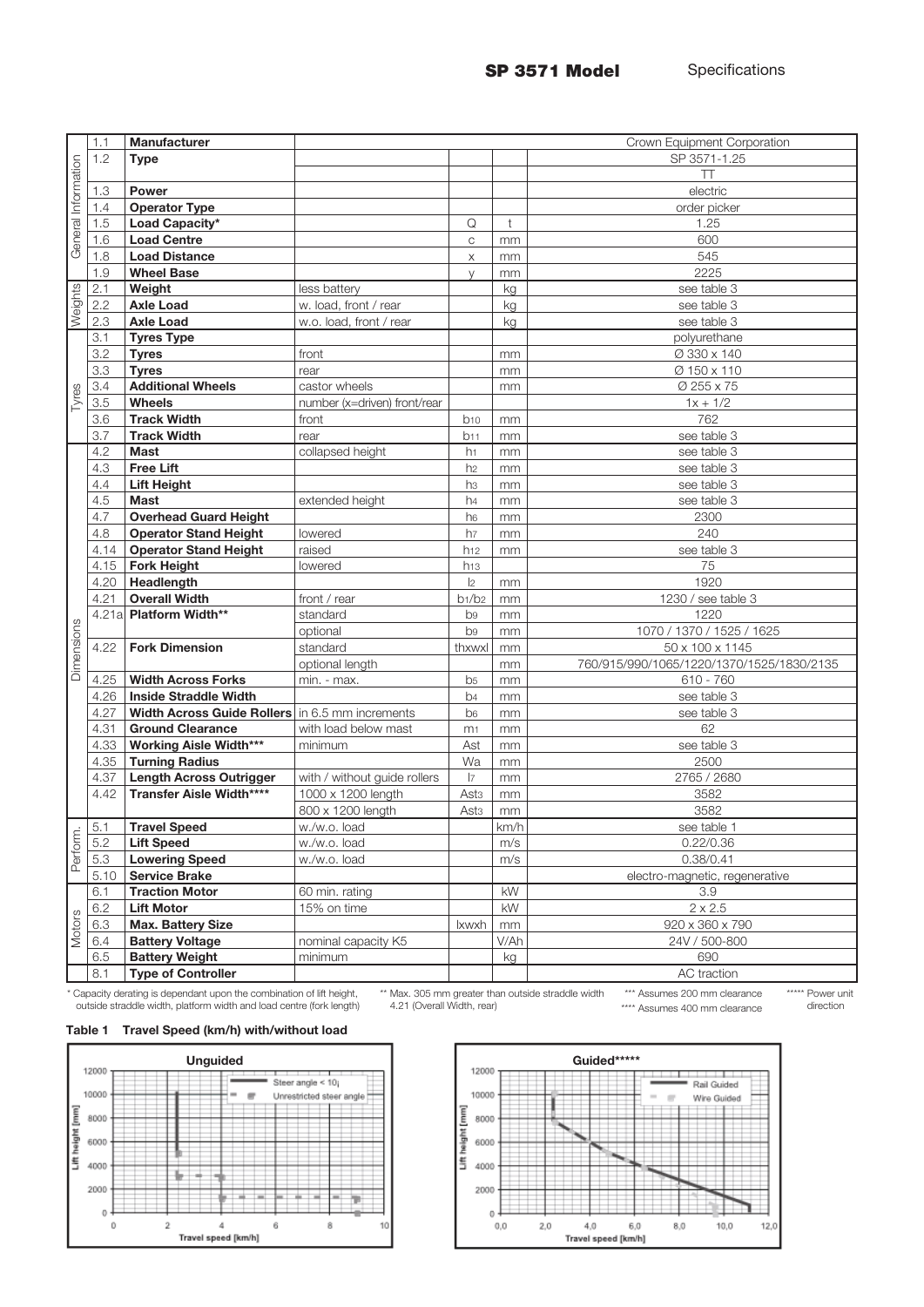

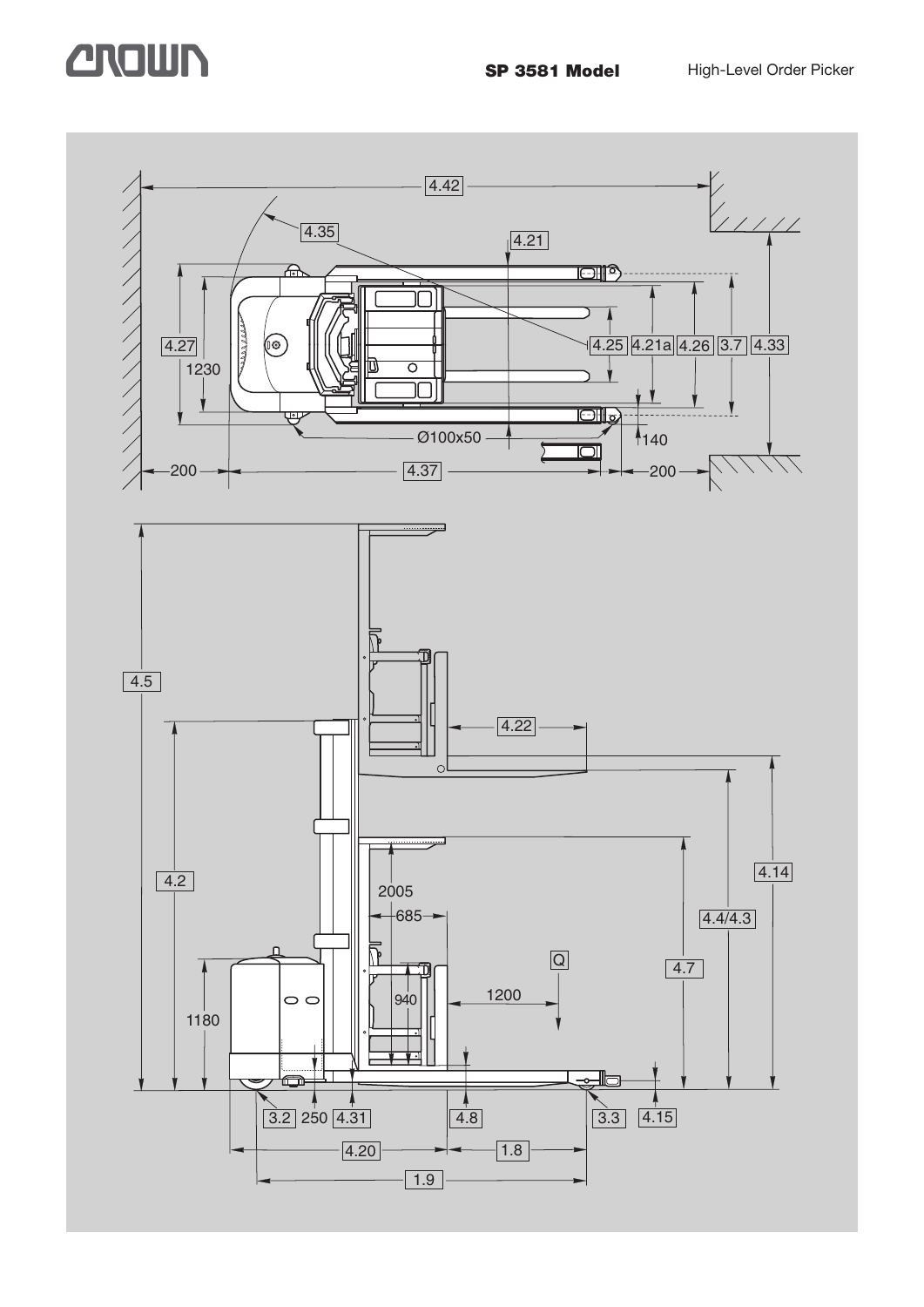|                     | 1.1    | <b>Manufacturer</b>                                                   | Crown Equipment Corporation  |                  |          |                                                                                                        |  |  |  |  |  |  |
|---------------------|--------|-----------------------------------------------------------------------|------------------------------|------------------|----------|--------------------------------------------------------------------------------------------------------|--|--|--|--|--|--|
|                     | 1.2    | <b>Type</b>                                                           |                              |                  |          | SP 3581-0.625                                                                                          |  |  |  |  |  |  |
| General Information |        |                                                                       |                              |                  |          | TT                                                                                                     |  |  |  |  |  |  |
|                     | 1.3    | Power                                                                 |                              |                  |          | electric                                                                                               |  |  |  |  |  |  |
|                     | 1.4    | <b>Operator Type</b>                                                  |                              |                  |          | order picker                                                                                           |  |  |  |  |  |  |
|                     | 1.5    | Load Capacity*                                                        |                              | Q                | t        | 0.625                                                                                                  |  |  |  |  |  |  |
|                     | 1.6    | <b>Load Centre</b>                                                    |                              | C                | mm       | 1200                                                                                                   |  |  |  |  |  |  |
|                     | 1.8    | <b>Load Distance</b>                                                  |                              | X                | mm       | 1300                                                                                                   |  |  |  |  |  |  |
|                     | 1.9    | <b>Wheel Base</b>                                                     |                              | y                | mm       | 2980                                                                                                   |  |  |  |  |  |  |
|                     | 2.1    | Weight                                                                | less battery                 |                  | kg       | see table 4                                                                                            |  |  |  |  |  |  |
| Weights             | 2.2    | <b>Axle Load</b>                                                      | w. load, front / rear        |                  | kg       | see table 4                                                                                            |  |  |  |  |  |  |
|                     | 2.3    | <b>Axle Load</b>                                                      | w.o. load, front / rear      |                  | kg       | see table 4                                                                                            |  |  |  |  |  |  |
|                     | 3.1    | <b>Tyres Type</b>                                                     |                              |                  |          | polyurethane                                                                                           |  |  |  |  |  |  |
|                     | 3.2    | <b>Tyres</b>                                                          | front                        |                  | mm       | Ø 330 x 140                                                                                            |  |  |  |  |  |  |
|                     | 3.3    | <b>Tyres</b>                                                          | rear                         |                  | mm       | Ø 200 x 95                                                                                             |  |  |  |  |  |  |
| Tyres               | 3.4    | <b>Additional Wheels</b>                                              | castor wheels                |                  | mm       | Ø 255 x 75                                                                                             |  |  |  |  |  |  |
|                     | 3.5    | <b>Wheels</b>                                                         | number (x=driven) front/rear |                  |          | $1x + 1/2$                                                                                             |  |  |  |  |  |  |
|                     | 3.6    | <b>Track Width</b>                                                    | front                        | $b_{10}$         | mm       | 762                                                                                                    |  |  |  |  |  |  |
|                     | 3.7    | <b>Track Width</b>                                                    | rear                         | b11              | mm       | see table 4                                                                                            |  |  |  |  |  |  |
|                     | 4.2    | Mast                                                                  | collapsed height             | h1               | mm       | see table 4                                                                                            |  |  |  |  |  |  |
|                     | 4.3    | <b>Free Lift</b>                                                      |                              | h <sub>2</sub>   | mm       | see table 4                                                                                            |  |  |  |  |  |  |
|                     | 4.4    | <b>Lift Height</b>                                                    |                              | hз               | mm       | see table 4                                                                                            |  |  |  |  |  |  |
|                     | 4.5    | Mast                                                                  | extended height              | h <sub>4</sub>   | mm       | see table 4                                                                                            |  |  |  |  |  |  |
|                     | 4.7    | <b>Overhead Guard Height</b>                                          |                              | h <sub>6</sub>   | mm       | 2400                                                                                                   |  |  |  |  |  |  |
|                     | 4.8    | <b>Operator Stand Height</b>                                          | lowered                      | h7               | mm       | 330                                                                                                    |  |  |  |  |  |  |
|                     | 4.14   | <b>Operator Stand Height</b>                                          | raised                       | h <sub>12</sub>  | mm       | see table 4                                                                                            |  |  |  |  |  |  |
|                     | 4.15   | <b>Fork Height</b>                                                    | lowered                      | h <sub>13</sub>  |          | 165                                                                                                    |  |  |  |  |  |  |
|                     | 4.20   | Headlength                                                            |                              | 2                | mm       | 1920                                                                                                   |  |  |  |  |  |  |
|                     | 4.21   | <b>Overall Width</b>                                                  | front / rear                 | b1/b2            | mm       | 1230 / see table 4                                                                                     |  |  |  |  |  |  |
|                     | 4.21al | Platform Width**                                                      | standard                     | b9               | mm       | 1220                                                                                                   |  |  |  |  |  |  |
| Dimensions          |        |                                                                       | optional                     | b9               | mm       | 1070 / 1370 / 1525 / 1625                                                                              |  |  |  |  |  |  |
|                     | 4.22   | <b>Fork Dimension</b>                                                 | standard                     | thxwxl           | mm       | 50 x 100 x 1370                                                                                        |  |  |  |  |  |  |
|                     |        |                                                                       | optional length              |                  | mm       | 1525 / 1830 / 2135                                                                                     |  |  |  |  |  |  |
|                     | 4.25   | <b>Width Across Forks</b>                                             | min. - max.                  | b <sub>5</sub>   | mm       | $610 - 760$                                                                                            |  |  |  |  |  |  |
|                     | 4.26   | <b>Inside Straddle Width</b>                                          |                              | b <sub>4</sub>   | $\rm mm$ | see table 4                                                                                            |  |  |  |  |  |  |
|                     | 4.27   | <b>Width Across Guide Rollers</b> in 6.5 mm increments                |                              | b <sub>6</sub>   | mm       | see table 4                                                                                            |  |  |  |  |  |  |
|                     | 4.31   | <b>Ground Clearance</b>                                               | with load below mast         | m <sub>1</sub>   | mm       | 62                                                                                                     |  |  |  |  |  |  |
|                     | 4.33   | <b>Working Aisle Width***</b>                                         | minimum                      | Ast              | mm       | see table 4                                                                                            |  |  |  |  |  |  |
|                     | 4.35   | <b>Turning Radius</b>                                                 |                              | Wa               | mm       | 3241                                                                                                   |  |  |  |  |  |  |
|                     | 4.37   | <b>Length Across Outrigger</b>                                        | with / without guide rollers | 17               | mm       | 3545 / 3380                                                                                            |  |  |  |  |  |  |
|                     | 4.42   | <b>Transfer Aisle Width****</b>                                       | 1220 x 1830 length           | Ast <sub>3</sub> | mm       | 4190                                                                                                   |  |  |  |  |  |  |
|                     |        |                                                                       | 1220 x 2440 length           | Ast <sub>3</sub> | mm       | 4800                                                                                                   |  |  |  |  |  |  |
|                     | 5.1    | <b>Travel Speed</b>                                                   | w./w.o. load                 |                  | km/h     | see table 2                                                                                            |  |  |  |  |  |  |
|                     | 5.2    | <b>Lift Speed</b>                                                     | w./w.o. load                 |                  | m/s      | 0.27/0.36                                                                                              |  |  |  |  |  |  |
| Perform.            | 5.3    | <b>Lowering Speed</b>                                                 | w./w.o. load                 |                  | m/s      | 0.38/0.41                                                                                              |  |  |  |  |  |  |
|                     | 5.10   | <b>Service Brake</b>                                                  |                              |                  |          | electro-magnetic, regenerative                                                                         |  |  |  |  |  |  |
|                     | 6.1    | <b>Traction Motor</b>                                                 | 60 min. rating               |                  | kW       | 3.9                                                                                                    |  |  |  |  |  |  |
| <b>Motors</b>       | 6.2    | <b>Lift Motor</b>                                                     | 15% on time                  |                  | kW       | $2 \times 2.5$                                                                                         |  |  |  |  |  |  |
|                     | 6.3    | Max. Battery Size                                                     |                              | <b>Ixwxh</b>     | mm       | 920 x 360 x 790                                                                                        |  |  |  |  |  |  |
|                     | 6.4    | <b>Battery Voltage</b>                                                | nominal capacity K5          |                  | V/Ah     | 24V / 500-800                                                                                          |  |  |  |  |  |  |
|                     | 6.5    | <b>Battery Weight</b>                                                 | minimum                      |                  | kg       | 690                                                                                                    |  |  |  |  |  |  |
|                     | 8.1    | <b>Type of Controller</b>                                             |                              |                  |          | AC traction                                                                                            |  |  |  |  |  |  |
|                     |        | * Capacity derating is dependant upon the combination of lift height, |                              |                  |          | *** Assumes 200 mm clearance<br>** Max. 305 mm greater than outside straddle width<br>***** Power unit |  |  |  |  |  |  |

\* Capacity derating is dependant upon the combination of lift height, outside straddle width, platform width and load centre (fork length)





\*\* Max. 305 mm greater than outside straddle width 4.21 (Overall Width, rear)

\*\*\* Assumes 200 mm clearance \*\*\*\* Assumes 400 mm clearance

direction

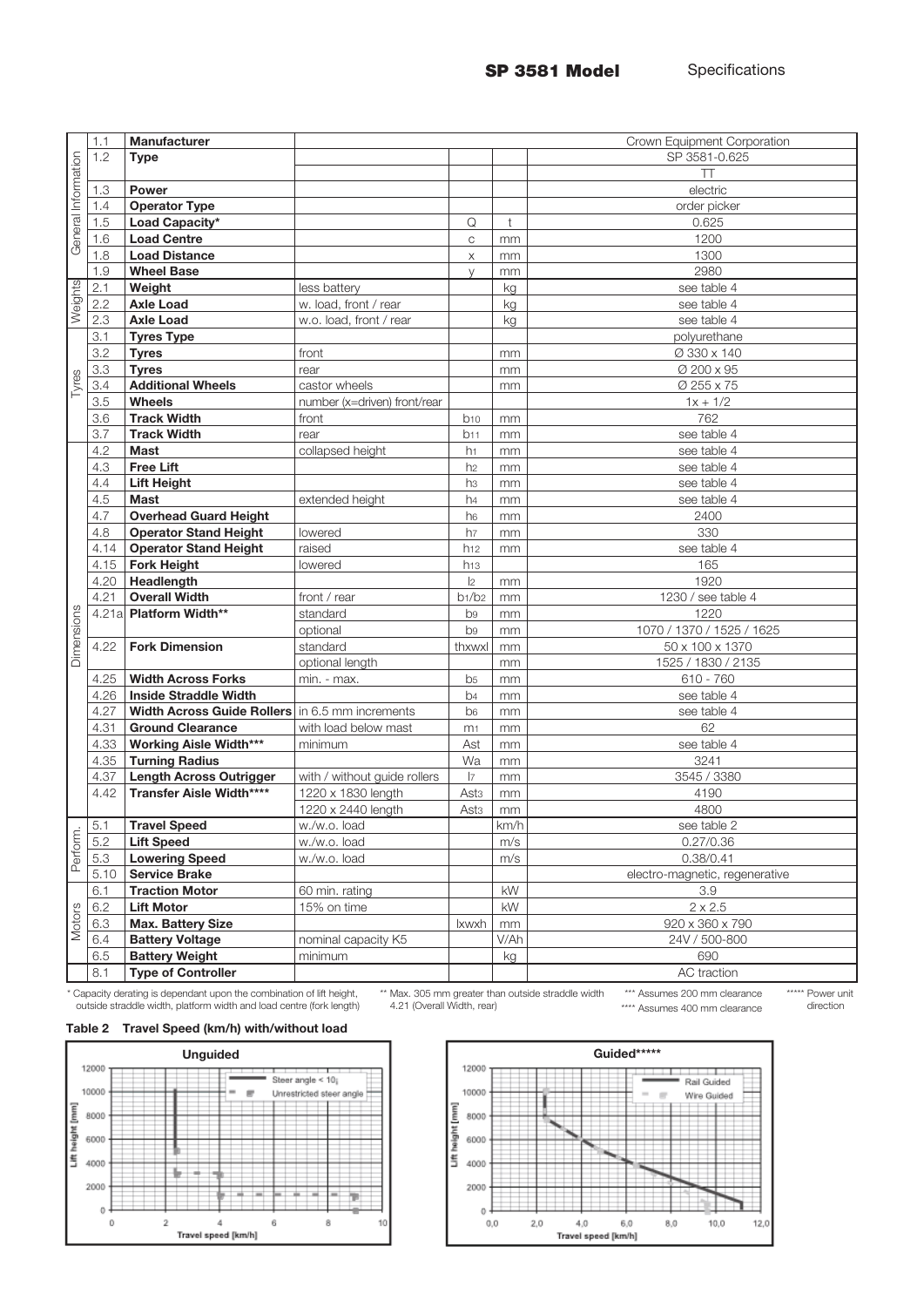

| Table 3 |                                   |                           |                |    |                                                              | SP 3571 |      |      |       |       |       |       |  |  |
|---------|-----------------------------------|---------------------------|----------------|----|--------------------------------------------------------------|---------|------|------|-------|-------|-------|-------|--|--|
|         |                                   |                           |                |    | <b>TT</b>                                                    |         |      |      |       |       |       |       |  |  |
| 2.1     | Weight SP 3571                    | less battery              |                | kg | 3015<br>3100<br>3315<br>3355<br>3485<br>3525<br>3275<br>3440 |         |      |      |       |       |       |       |  |  |
| 2.2     | <b>Axle Load</b>                  | w. load, front            |                | kg | 2620                                                         | 2675    | 2695 | 2825 | 2850  | 2910  | 2935  | 2965  |  |  |
|         |                                   | w. load, rear             |                | kg | 2335                                                         | 2365    | 2415 | 2430 | 2445  | 2475  | 2490  | 2500  |  |  |
| 2.3     | <b>Axle Load</b>                  | w.o. load, front          |                | kg | 2660                                                         | 2715    | 2835 | 2865 | 2890  | 2950  | 2975  | 3005  |  |  |
|         |                                   | w.o. load, rear           |                | kg | 1045                                                         | 1075    | 1130 | 1140 | 1155  | 1180  | 1195  | 1210  |  |  |
| 3.7     | <b>Track Width</b>                | rear, in 25 mm increments | b11            | mm | $1105 - 1740$                                                |         |      |      |       |       |       |       |  |  |
| 4.2     | <b>Mast</b>                       | collapsed height          | h <sub>1</sub> | mm | 2415                                                         | 2720    | 3025 | 3175 | 3330  | 3630  | 3785  | 3935  |  |  |
| 4.3     | <b>Free Lift</b>                  |                           | h2             | mm | 165                                                          | 470     | 775  | 925  | 1080  | 1385  | 1535  | 1690  |  |  |
| 4.4     | <b>Lift Height</b>                |                           | hз             | mm | 5335                                                         | 6095    | 7010 | 7470 | 7925  | 8380  | 8840  | 9295  |  |  |
| 4.5     | <b>Mast</b>                       | extended height           | h4             | mm | 7610                                                         | 8370    | 9285 | 9740 | 10200 | 10655 | 11112 | 11570 |  |  |
| 4.14    | <b>Operator Stand Height</b>      | raised                    | h12            | mm | 5500                                                         | 6260    | 7175 | 7630 | 8090  | 8550  | 9005  | 9460  |  |  |
| 4.21    | <b>Overall Width</b>              | rear, in 25 mm increments | b <sub>2</sub> | mm | $1245 - 1880$                                                |         |      |      |       |       |       |       |  |  |
| 4.26    | <b>Inside Straddle Width</b>      | in 25 mm increments       | b4             | mm | $965 - 1600$                                                 |         |      |      |       |       |       |       |  |  |
| 4.27    | <b>Width Across Guide Rollers</b> | in 6.5 mm increments      | b6             | mm | $1257 - 1994$                                                |         |      |      |       |       |       |       |  |  |
| 4.33    | <b>Working Aisle Width</b>        | minimum                   | Ast            | mm | 1470                                                         |         |      |      |       |       |       |       |  |  |

| Table 4 |                                   |                           |                |    |               | SP 3581 |      |      |       |               |               |       |  |  |
|---------|-----------------------------------|---------------------------|----------------|----|---------------|---------|------|------|-------|---------------|---------------|-------|--|--|
|         |                                   |                           |                |    | TT            |         |      |      |       |               |               |       |  |  |
| 2.1     | Weight SP 3581                    | less battery              |                | kg | 3100          | 3185    | 3355 | 3400 | 3440  | 3525          | 3570          | 3620  |  |  |
| 2.2     | <b>Axle Load</b>                  | w. load, front            |                | kg | 2935          | 2995    | 3130 | 3160 | 3195  | 3255          | 3290          | 3325  |  |  |
|         |                                   | w. load, rear             |                | kg | 1480          | 1505    | 1542 | 1550 | 1565  | 1585          | 1595          | 1605  |  |  |
| 2.3     | <b>Axle Load</b>                  | w.o. load, front          |                | kg | 2915          | 2980    | 3115 | 3145 | 3175  | 3240          | 3275          | 3310  |  |  |
|         |                                   | w.o. load, rear           |                | kg | 875           | 895     | 930  | 945  | 955   | 975           | 985           | 1000  |  |  |
| 3.7     | <b>Track Width</b>                | rear, in 25 mm increments | b11            | mm | $1092 - 1727$ |         |      |      |       |               | $1194 - 1727$ |       |  |  |
| 4.2     | <b>Mast</b>                       | collapsed height          | h <sub>1</sub> | mm | 2415          | 2720    | 3025 | 3175 | 3330  | 3630          | 3785          | 3935  |  |  |
| 4.3     | <b>Free Lift</b>                  |                           | h <sub>2</sub> | mm | 165           | 470     | 775  | 925  | 1080  | 1385          | 1535          | 1690  |  |  |
| 4.4     | <b>Lift Height</b>                |                           | $h_3$          | mm | 5335          | 6095    | 7010 | 7470 | 7925  | 8380          | 8840          | 9295  |  |  |
| 4.5     | <b>Mast</b>                       | extended height           | h4             | mm | 7610          | 8370    | 9285 | 9740 | 10200 | 10655         | 11112         | 11570 |  |  |
| 4.14    | <b>Operator Stand Height</b>      | raised                    | h12            | mm | 5500          | 6260    | 7175 | 7630 | 8090  | 8550          | 9005          | 9460  |  |  |
| 4.21    | <b>Overall Width</b>              | rear, in 25 mm increments | b <sub>2</sub> | mm | $1220 - 1850$ |         |      |      |       |               | $1321 - 1850$ |       |  |  |
| 4.26    | <b>Inside Straddle Width</b>      | in 25 mm increments       | b4             | mm | $965 - 1600$  |         |      |      |       |               | $1067 - 1600$ |       |  |  |
| 4.27    | <b>Width Across Guide Rollers</b> | in 6.5 mm increments      | b <sub>6</sub> | mm | $1257 - 1994$ |         |      |      |       | $1358 - 1970$ |               |       |  |  |
| 4.33    | <b>Working Aisle Width</b>        | minimum                   | Ast            | mm | 1420          |         |      |      |       | 1521          |               |       |  |  |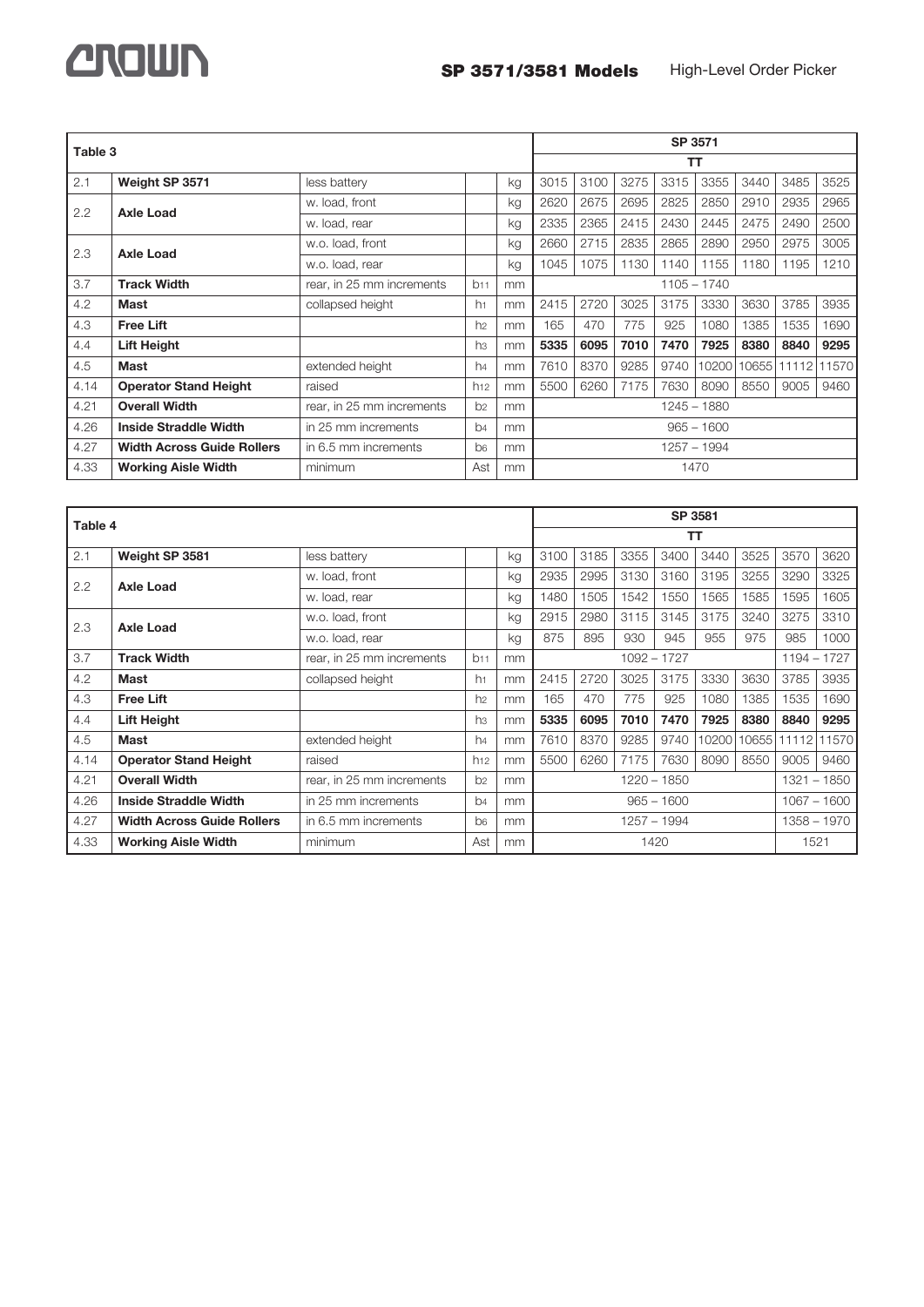#### **Standard Equipment**

- 1. Crown's Access 1 2 3® Comprehensive System Control
- 2. Crown manufactured AC traction motor
- 3. Electronic steering
- 4. Linear speed control for gradual reduction in speed as platform is raised
- 5. Two-speed lift and lower with soft start and stop
- 6. High speed lifting is automatically cut out when forks are 305 mm from max. elevation
- 7. High speed lowering is automatically cut out when forks are 380 mm from the floor
- 8. Programmable lift/lower cut outs
- 9. Intelligent Braking System  $(IBS)$
- 10. Crown's Information **Display** 
	- PIN code access capable
	- Standard steer wheel position indicator
	- Start up and run time diagnostics
	- Hour meters / travel distance / stop watch
	- Battery discharge indicator with lift interrupt
	- 3 selectable traction performance profiles
	- Access 1 2 3 onboard diagnostic with real time troubleshooting capabilities
- 11. Soft urethane twist grip with "cam grip"
- 12. 10° angled steering wheel with soft feel spinner
- 13. Storage compartment
- 14. Crown's anti-fatigue floor mat
- 15. Clear visibility platform window
- 16. Clear visibility mast design
- 17. Key switch
- 18. Horn
- 19. Strobe light
- 20. Hinged, lift off steel power unit doors
- 21. SBE 320 battery connector
- 22. Battery roll out function, with  $\varnothing$  50 mm battery compartment rollers
- 23. Top battery access for service
- 24. Removable steel battery side covers
- 25. Adjustable battery retainer 26. Emergency power
- disconnect 27. Egress system
- 28. Crown's InfoPoint ® feature
- 29. Colour-coded wiring
- 30. Poly drive tyre, castor and load wheels
- 31. Pin mounted fully forged cantilever forks
- 32. Hinged side and rear gates with power inhibit

#### **Optional Equipment**

- 1. End of aisle control system (rail guidance required) 2. Aisle guide wheels for rail
- guidance
- 3. Enhanced steer wheel position indicator
- 4. Battery retainer interlock switch
- 5. Work lights, dome lights and two-speed fans
- 6. Hand adjustable spotlights
- 7. Mast mounted spotlights
- 8. Flashing amber light
- 9. Audible travel alarm
- 10. Zone Select key switch 11. Fork raise cutout with or without override and/or lower cutout with override
- 12. Corrosion conditioning 13. Freezer conditioning
- 14. Power source for
- accessories
- 15. Overhead guard with 50 x 50 mm steel mesh cover or Plexiglas cover 16. Extended operator
- compartment height of 2185 mm (may increase collapsed height and will increase extended height by 180 mm)
- 17. Wire mesh screen (std. with freezer conditioning)
- 18. Work Assist™ Accessories • Clip pad and hook
	- Plate
	- Pocket
	- Clamp
	- Tube
- 19. Poly or Vulkollan nonmarking drive tyre
- 20. Vulkollan load wheels 21. Pallet clamps
	- Euro pallet (150 mm centre stringer width)
- Chep pallet (100 mm centre stringer width)
- GMA pallet (38 mm centre stringer width)
- 22. Variation of different platforms
- 23. Pallet detection sensor
- 24. Cart locking options
- 25. Box section forks 75 x 150 x 1370, 1525, 1830 and 2135 mm (may be required if platform / cart is used)
- 26. InfoLink ready

#### **Human Factor**

The operator area is designed for maximum visibility and stability for increased operator confidence and comfort. The operator platform features a large window  $(0.7 \text{ m}^2)$  for excellent visibility. A Crown designed clear-view mast gives the operator one forward and two peripheral windows for maximum visibility when the platform is lowered. The full free lift mast provides unobstructed visibility through the window when raised.

A low-profile power unit, low placement of the lower cross brace, and an outer C-channel rail assembly also contribute to excellent visibility.

A soft urethane twist grip is solidly mounted to the truck console to provide excellent stability for the operator during travel, plugging and braking. Controls for raise/lower, horn and emergency disconnect are conveniently located for efficient operation and minimal operator fatigue.

The steering wheel is angled at 10° and recessed to maximise the work area and reduce steer effort. The steering wheel and spinner knob are covered with soft urethane to reduce grip force and insulate against vibration. Control location keeps the operator's posture neutral at

all times. The anti-fatigue floor mat, made of a microcellular composition,

absorbs shock and vibration. The brake pedal has a lowprofile design and is flush with the floor mat when depressed. Heavy-duty side gates, with three horizontal and one vertical support rail, communicate security to the operator. For additional safety, cut-out switches disengage truck operation when gates are raised. Two work lights, two dome lights and a two-speed fan are optional. Power-on key prevents unauthorised operation of the truck; start position initialises truck self-test. The information display panel provides concise, clear feedback for the operator during truck operation.

#### **Access 1 2 3®**

The Access 1 2 3 Comprehensive System Control is a modular communications and control system. It monitors all on-board sensors, makes decisions based on the sensor readings, and subsequently, controls all system movements safely and smoothly. All four modules are in constant communication with each other via a CAN (Control Area Network) bus so that real-time information is accessible to the system at all times.

- Interactive Display Module
- Traction Control Module
- Vehicle Control Module
- Steering Control Module

The display module provides concise, clear feedback for the operator. The display includes a full featured on-board service tool so service engineers can actively view inputs and outputs during truck operation. No laptop or service terminal is required.

Truck performance specifications (maximum travel speed, coast, plugging, acceleration, travel speed at height, and low speed lowering) are adjustable using Access 1 2 3. This enables customising truck performance to meet specific application or operator requirements.